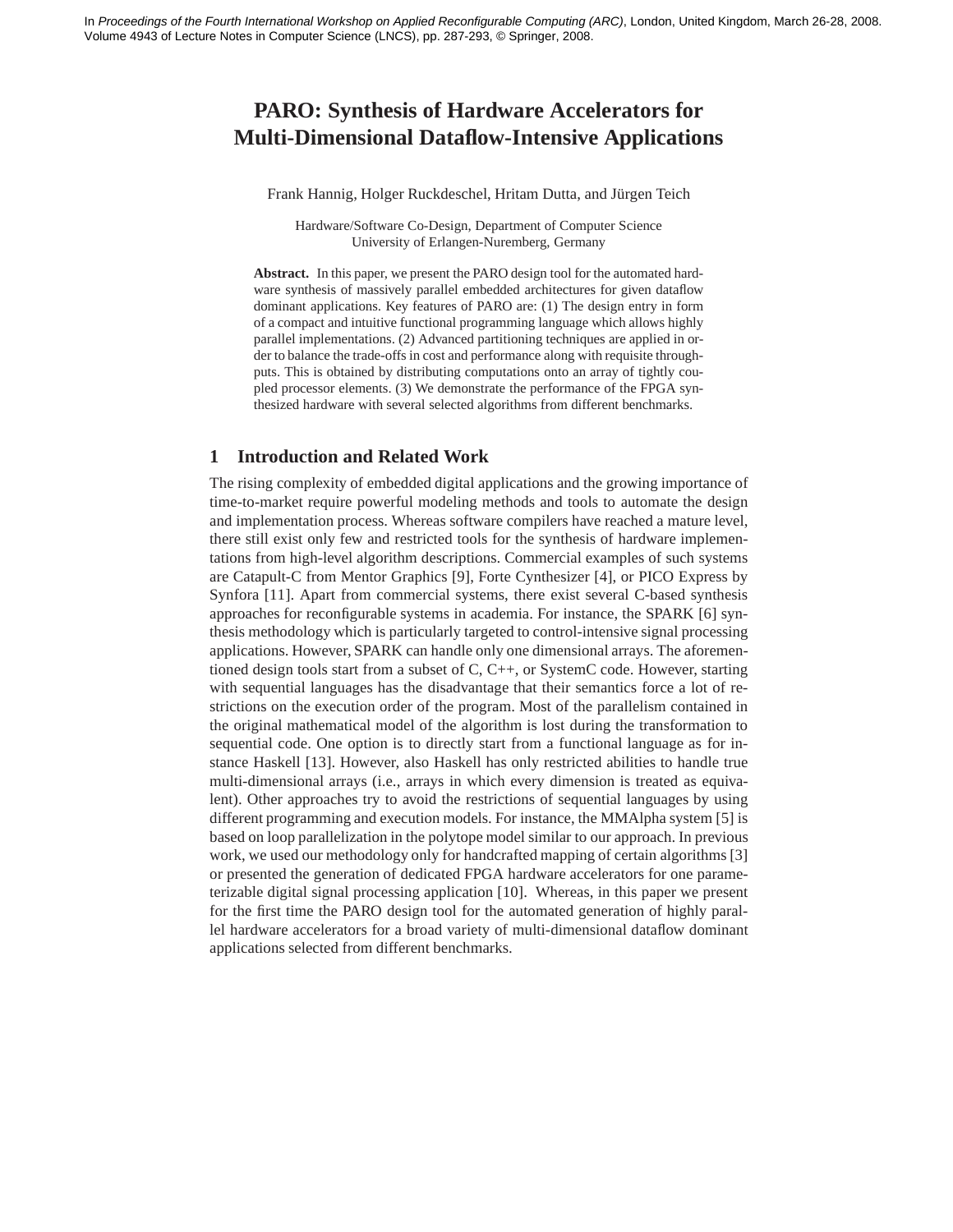

**Fig. 1.** PARO design flow trajectory for the generation of hardware accelerators.

#### **2 Description of the Front End**

An overview of our tool's design flow is depicted in Fig. 1. As design entry we developed a functional programming language. The class of algorithms that can be expressed by a PARO program is based on the mathematical model of *dynamic piecewise linear/regular algorithms (DPLA)* [7]. The language consists of a set of recurrence equations defined for a multi-dimensional iteration space as it occurs in nested loop programs. When modeling signal processing algorithms, a designer naturally considers mathematical equations. Hence, the programming is very intuitive. To allow irregularities in a program, an equation may have iteration and run-time dependent conditionals. Furthermore, big operators (also often called reductions) which implement mathematical operators such as  $\Sigma$  or  $\Pi$  can be used. In contrast to the common mathematical notation, the iteration space is not required to be 1-dimensional, as the following image processing code fragment of a 2-D Gaussian window filter demonstrates

```
w[0,0] = 1; w[0,1] = 2; w[0,2] = 1;w[1,0] = 2; w[1,1] = 4; w[1,2] = 2;w[2,0] = 1; w[2,1] = 2; w[2,2] = 1;h[x,y] = \text{SUM}[i>=0 \text{ and } i<=2 \text{ and } j>=0 \text{ and } j<=2] (pic\_in[x+i,y+j] * w[i,j]);pic\_out[x,y] = h[x,y] >> 4; // divided by 16
```
Based on a given algorithm, various source-to-source compiler transformations and optimizations can be applied within the design system. Among others, these transformations include: Constant and variable propagations, common sub-expression elimination, loop perfectization, dead-code elimination, affine transformations of the iteration space, strength reduction of operators (usage of shift and add instead of multiply or divide), and loop unrolling. Algorithms with non-uniform data dependencies are usually not suitable for mapping onto regular processor arrays as they result in expensive global communication or memory. For that reason, a well known transformation called *localization* exists which replaces affine dependencies by regular dependencies.

For such a regular algorithm, the data dependencies can be visualized as reduced dependence graph (RDG), which contains one node for each variable. If there are several equations defining the same variable due to iteration dependent conditionals, there is only one node for the corresponding variable in the graph. So, the terms variable and node may be used synonymously in the following. The data dependencies are annotated to the edges. Figure 2 shows the RDG after localization of data dependencies of an FIR filter initially described by the equation  $Y(i) = \sum_{j=0}^{N-1} A(j) \cdot U(i-j)$  with  $0 \le i < T$ , *N* denoting the number of filter taps,  $A(j)$  the coefficients,  $U(i)$  the filter input, and  $Y(i)$ the filter result.

**Partitioning** is a well known transformation which covers the index space of computation using congruent hyperplanes, hyperquaders, or parallelepipeds called *tiles*.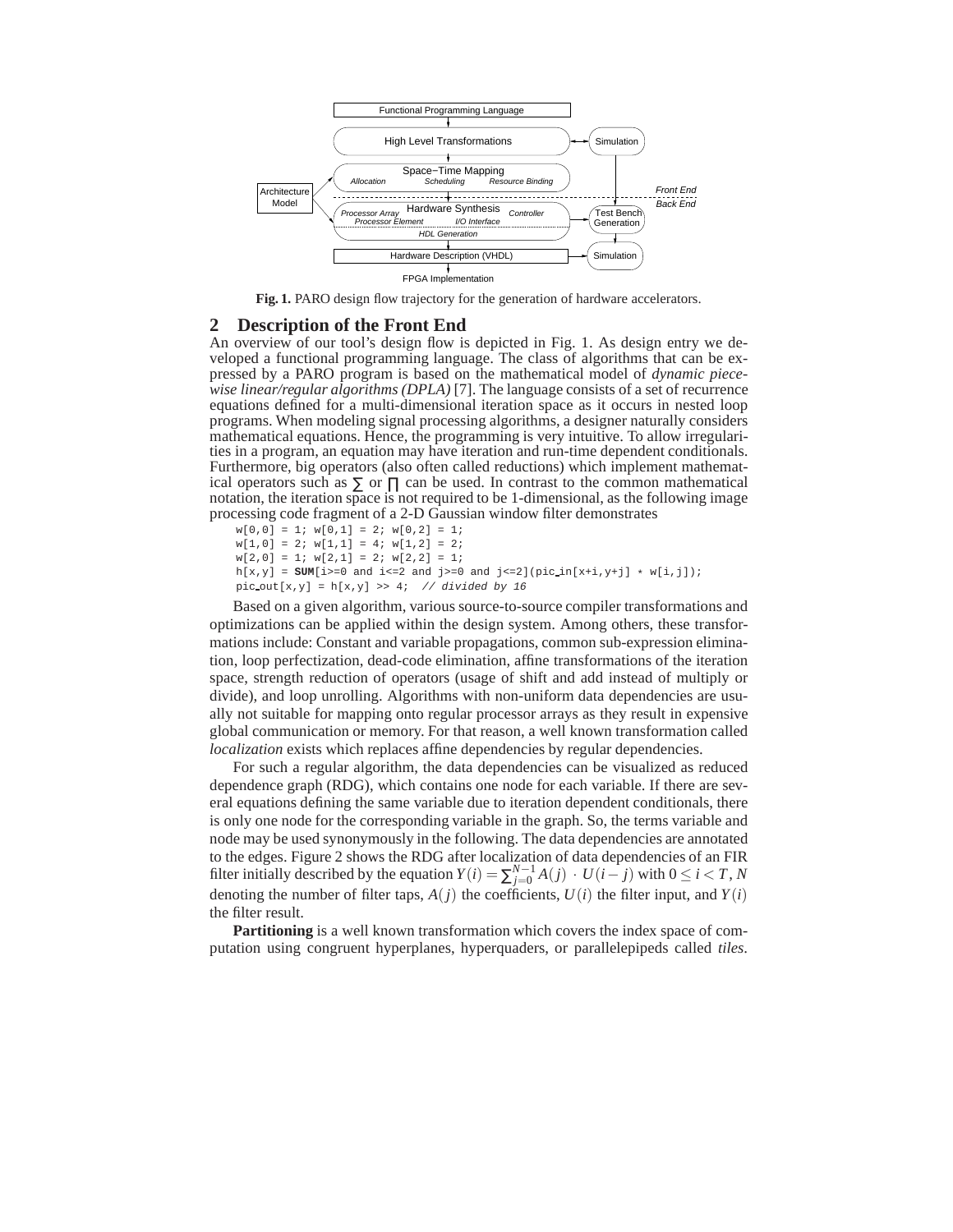

**Fig. 2.** Reduced dependence graph with annotated schedule for an example FIR filter algorithm.

Well known partitioning techniques are multiprojection, LSGP (local sequential global parallel, often also referred as clustering or blocking) and LPGS (local parallel global sequential, also referred as tiling). Partitioning is employed in order to match an algorithm to given architectural constraints in functional resources, memory and I/O bandwidth. Hierarchical partitioning methods apply multiple hierarchies of tiling [2].

**Allocation and Scheduling.** An important step in our design flow is the *space-time mapping* which assigns each iteration point  $I \in \mathcal{I}$  a processor index  $p \in \mathcal{P}$  (allocation) and a time index  $t \in \mathcal{T}$  (scheduling) as given by the following affine transformation:

$$
\begin{pmatrix} p \\ t \end{pmatrix} = \begin{pmatrix} Q \\ \lambda \end{pmatrix} \cdot I + \begin{pmatrix} q \\ \gamma \end{pmatrix} \tag{1}
$$

with  $I \in \mathcal{I}, Q \in \mathbb{Z}^{s \times n}$ ,  $\lambda \in \mathbb{Z}^{1 \times n}$ ,  $q \in \mathbb{Z}^s$ , and  $\gamma \in \mathbb{Z}$ .  $\mathcal{T} \subset \mathbb{Z}$  is called *time space*, that is the set of all time steps where an execution takes place.  $P \subset \mathbb{Z}^s$  is called *processor space*.  $Q$ is called *allocation matrix* and determines the processor that executes an iteration point *I*. λ is called *schedule vector* and provides the start time of each iteration point *I*.

Having hardware implementation in mind, it is not enough to assign a start time to each iteration point. In lieu thereof, one must determine the start time of each operation in the loop body. Therefore, we extend the time mapping in order to include the offset for the computation of each left hand side variable in the loop body and each node in the RDG, respectively. For node  $v_i$ , let this offset be  $\tau(v_i)$ . The overall start time of node  $v_i$ at iteration point *I* is:  $t(v_i(I)) = \lambda \cdot I + \gamma + \tau(v_i)$ .

The purpose of *scheduling* is to determine the optimal schedule vector  $\lambda$  (global scheduling), and the value of  $\tau(v_i)$  for each node  $v_i$  (local scheduling). The purpose of *binding* is to assign each node a functional unit (*resource*) which can execute the node functionality. After binding is done, each node is associated an execution time which is denoted by  $w(v_i)$ . The problem of resource constrained scheduling and binding is solved by mixed integer linear programming (MILP) similar as in [7, 12].

#### **3 Hardware Synthesis**

This section describes the synthesis of hardware accelerators in form of a processor array. The synthesis both of the array generates a completely platform and language independent register transfer level (RTL) description of the hardware as intermediate representation. This representation is subsequently retargeted to HDL code (e.g., VHDL). The synthesis of a regular processor array consists of several steps: synthesis of processor elements, the array interconnection structure, and the control path.

**Synthesis of Processor Elements.** A processor element (PE) consists of the processor core and a local controller. The processor core implements the data path where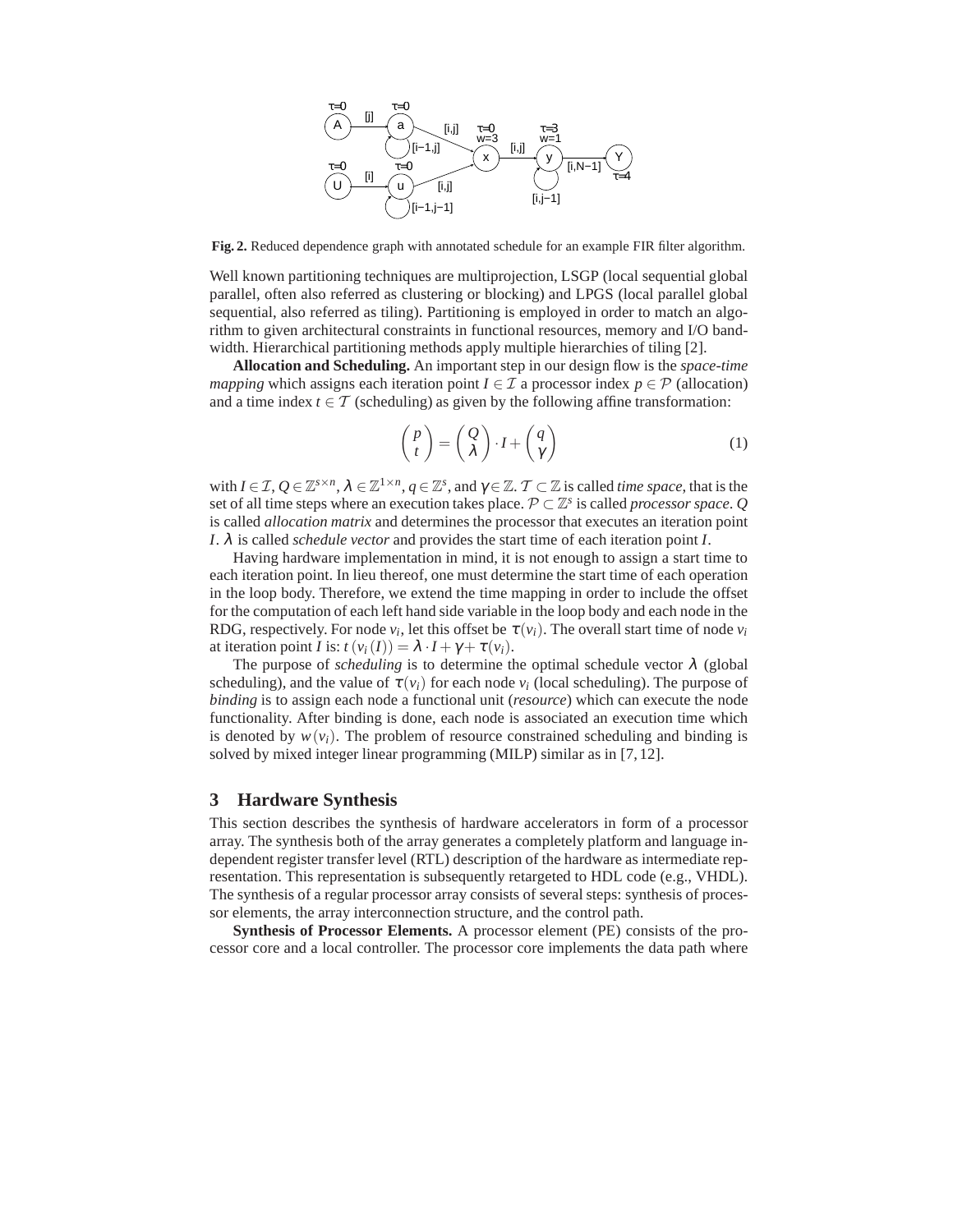

**Fig. 3.** Overview of control architecture. The data path interconnect is not shown.

the actual computations are performed. The synthesis of the processor requires a scheduled reduced dependence graph. During the binding phase, each operation in the loop body was assigned a functional unit (resource) that executes the operation. These functional units are instantiated in the processor core. In case of reuse of functional units, input multiplexers may be required in order to select the correct operands in every time step. The interconnection between the functional units can be directly derived from the reduced dependence graph.

**Synthesis of Interconnection Structure.** In order to synthesize the processor interconnection structure, one must analyze the data dependencies of the program and use the scheduling and placement information. Therefore, given the following equation of an input specification,  $x_i[I] = \mathcal{F}_i(\ldots, x_j[I + d_{ji}], \ldots)$  if  $\mathcal{C}_i^I(I)$  and a spacetime mapping as in Eq. (1). The synthesis of processor interconnection for the data dependency  $x_j$   $[I + d_{ji}] \longrightarrow x_i$   $[I]$  is done by determining the *processor displacement* as  $d_{ji}^{p} = Q \cdot (I + d_{ji}) - Q \cdot I = Q \cdot d_{ji}$ . For each pair of processors  $p_t$  and  $p_s = p_t + d_{ji}^{p}$ with  $p_s \in \mathcal{P} \land p_t \in \mathcal{P}$ , a corresponding connection is drawn from the source processor  $p_s$  to the target processor  $p_t$ . The *time displacement* denotes the number of time steps that the value of  $x_j$   $[I + d_{ji}]$  must be stored before it is used to compute  $x_i$  [*I*]. In processor arrays, the time displacement is equal to the number of delay registers on the respective processor interconnection. The time displacement is given by  $d_{ji}^t = \lambda \cdot (I + d_{ji}) + \tau(x_j) + w(x_j) - \lambda \cdot I - \tau(x_i) = \lambda \cdot d_{ji} + \tau(x_j) + w(x_j) - \tau(x_i)$ . Here,  $\tau(x_j)$  is the offset of the calculation of  $x_j$ , and  $w(x_j)$  is the execution time of the associated operation. If the number of delay registers is large or the delay registers are only filled sparsely, FIFOs, or embedded memories are selected instead.

**Synthesis of Control Structure.** In the context of regular processor arrays, synthesis of efficient control structures is of utmost importance for producing control signals to orchestrate the correct computation of the algorithm. The size of the control path should be as independent of the problem size and the processor array size as possible in order to ensure the high scalability of regular arrays. The key characteristic of our control methodology as depicted in Fig. 3 is the use of combined global and local control facilities. All control signals that are common for all processor elements are generated by global control units and propagated through the array, whereas local control is only necessary for signals that differ among the processor types. This strategy reduces significantly the required area and improves the clock frequency [1]. The central component of the control architecture is a global counter which generates the non-constant parts of the iteration vector. The counter signals are taken to compute the iteration dependent conditionals. Here, one can identify conditionals which are independent of the current processor index and can thus be evaluated by a global decoder unit. Only the processor dependent conditionals are subject to evaluation by per-processor local decoders.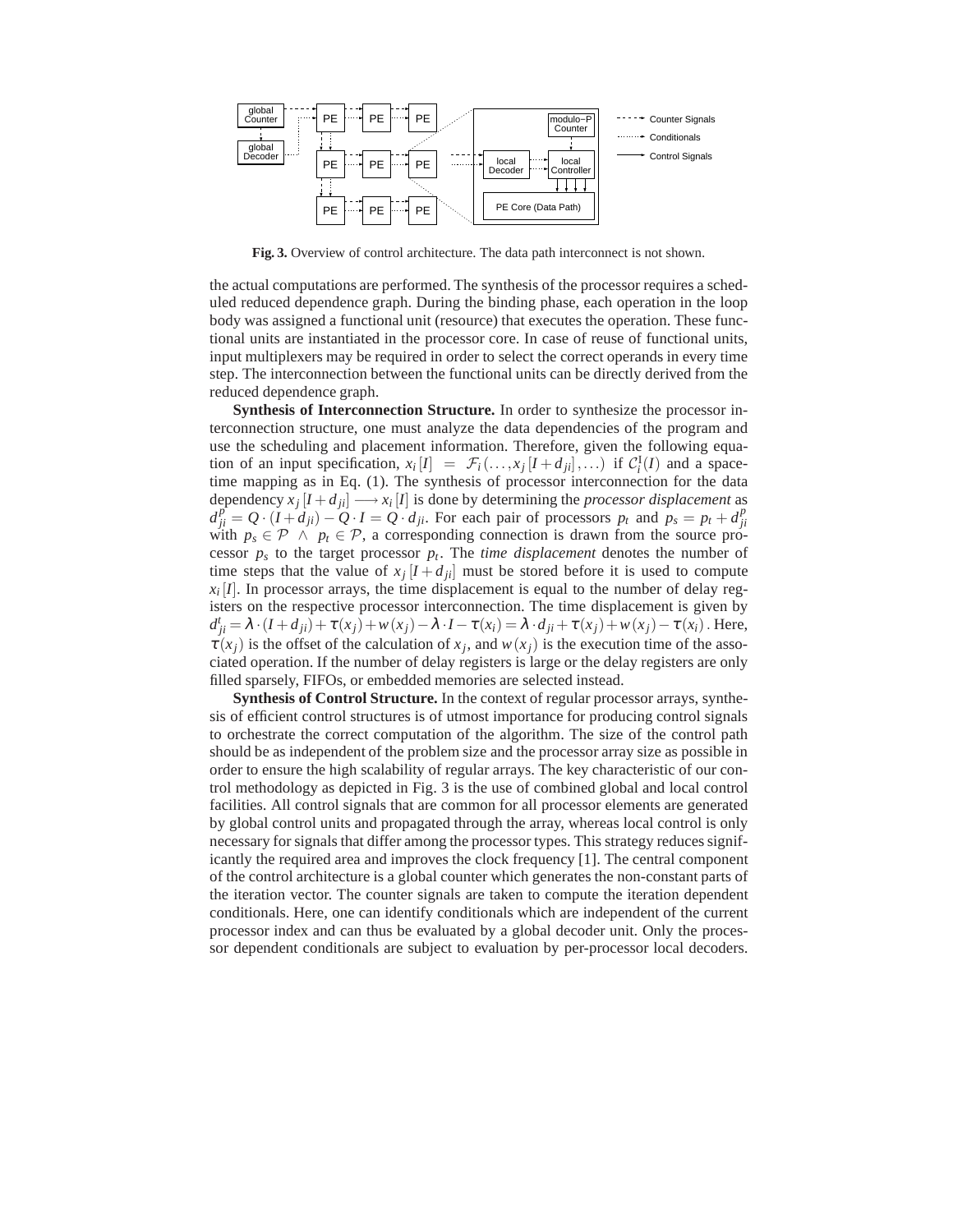| Table 1. Experimental results. |  |
|--------------------------------|--|
|--------------------------------|--|

|                                      |                |                      |      |                |                                | max.  |                                    | Exec. avg. Output |
|--------------------------------------|----------------|----------------------|------|----------------|--------------------------------|-------|------------------------------------|-------------------|
|                                      |                | No. of No. of No. of |      | No. of         | No. of                         | Clock | Time                               | Interval          |
| Algorithm                            | <b>PEs</b>     | <b>LUTs</b>          |      |                | FFs MULTs BRAMs (MHz) (cycles) |       |                                    | (cycles)          |
| <b>Edge</b> Detection                |                |                      |      |                |                                |       |                                    |                   |
| $-100\times100$ image, partitioned   | $1\times4$     | 2962                 | 1455 | $\Omega$       | 4                              |       | $143 \mid 7.7 \cdot 10^3$          | 3                 |
| $-1000\times1000$ image, partitioned | $1\times4$     | 2997                 | 1913 | $\overline{0}$ | 44                             |       | $120$  7.5 $\cdot$ 10 <sup>5</sup> | 3                 |
| Gaussian Filtering                   |                |                      |      |                |                                |       |                                    |                   |
| $-100\times100$ image, 3x3 mask      | $3\times3$     | 655                  | 1439 | 9              | 2                              |       | $171 1.0 \cdot 10^4$               |                   |
| $-1000\times1000$ image, 3x3 mask    | $3\times3$     | 683                  | 1463 | 9              | $\overline{2}$                 |       | $171 1.0 \cdot 10^6$               |                   |
| $-2000\times2000$ image, 3x3 mask    | $3\times3$     | 696                  | 1472 | 9              | 4                              |       | $169$ 4.0 $\cdot$ 10 <sup>6</sup>  |                   |
| $-1000\times1000$ image, 5x5 mask    | $5\times5$     | 1538                 | 3909 | 25             | 4                              |       | $171 1.0 \cdot 10^6$               |                   |
| FIR Filter                           |                |                      |      |                |                                |       |                                    |                   |
| - 64 Taps, partitioned               | $1\times4$     | 773                  | 834  | 4              | 0                              | 125   | 71                                 | 16                |
| - 64 Taps, partitioned               | $1\times 8$    | 1915                 | 1014 | 8              | 0                              | 132   | 71                                 | 8                 |
| - 64 Taps, projected                 | $1\times 64$   | 5782                 | 9089 | 64             | 0                              | 167   | 68                                 |                   |
| Matrix Multiplication                |                |                      |      |                |                                |       |                                    |                   |
| $-6x6$ matrix size, sequential       | 1              | 204                  | 157  |                | $\Omega$                       | 131   | 250                                | 6                 |
| - 6x6 matrix size, partitioned       | $2\times2$     | 829                  | 795  | $\overline{4}$ | $\Omega$                       | 115   | 72                                 | 1.5               |
| - 6x6 matrix size, projected         | $6\times 6$    | 1888                 | 4067 | 36             | $\Omega$                       | 166   | 20                                 | 0.28              |
| Discrete Cosine Transformation       | $\overline{2}$ | 1754                 | 1152 | 8              |                                | 130   | 94                                 | 0.65              |
| Elliptical Wave Digital Filter       | 1              | 1169                 | 624  |                | $\Omega$                       |       | $94 \,   2.5 \cdot 10^5$           |                   |
| Partial Differential Equation Solver | $\mathbf{1}$   | 619                  | 502  |                | 0                              |       | $128 \mid 1.2 \cdot 10^5$          | (1 result)        |
| <b>MPEG2 Quantisizer</b>             | 1              | 637                  | 1190 |                | $\Omega$                       | 141   | 222                                | 2.95              |
| JPEG Loop 1                          | 1              | 82                   | 79   | $\overline{0}$ | 0                              | 224   | 63                                 |                   |
| JPEG Loop 2                          | 1              | 570                  | 1139 | $\Omega$       | 0                              | 158   | 126                                |                   |

The globally evaluated conditionals are propagated as Boolean signals along with the counter signals with the appropriate delay through the processor array. Furthermore, several operations scheduled at each iteration (with offset  $\tau(v_i)$ ), so additional logic is required to assure the correct execution behavior. During every iteration of an iterative schedule the same sequence of control signals must be generated. Thus, the control functionality can be implemented by a modulo counter whose output is connected to a decoder logic along with globally and locally evaluated iteration dependent conditionals. This decoder generates the control signals for the functional units and multiplexers.

### **4 Case Studies**

We have synthesized several algorithms from various application domains, some of which are taken from the well-known MediaBench suite [8]. We profiled the JPEG and MPEG2 algorithms and identified some of the most computational intensive loop kernels. The results, and the results from some more algorithms, are shown in Table 1. All algorithms were implemented using 16-bit integer or fixed point arithmetics, respectively, and synthesized using the *Xilinx ISE 6.3i* toolchain targeting a *Virtex-II 8000* FPGA. For each example, the table shows the dimension of the processor array, the cost in terms of FPGA primitives, the maximum clock frequency, the total execution time for the algorithm in clock cycles, and the average number of clock cycles between the availability of two successive output instances (for example samples, pixels). The latter is the inverse of the throughput, that is, a smaller number denotes a higher throughput. An initial latency does not affect the throughput. Note that an output interval less than 1 means that more than one output instances are available per clock cycle. The Gaussian filter was partitioned such that implementation costs remain mostly constant for larger